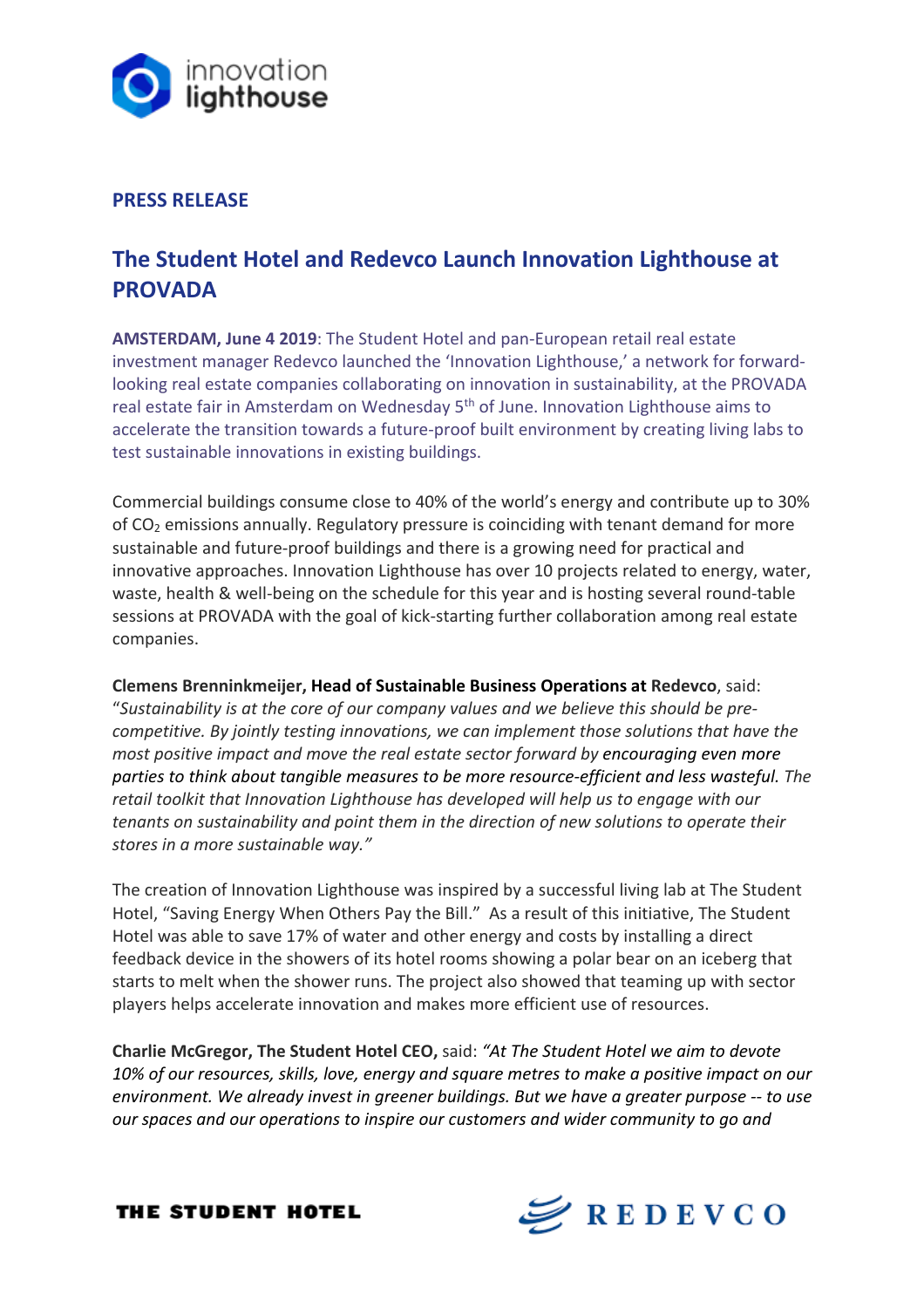

*consciously change their behaviour for the better. With Innovation Lighthouse, we are expanding this to the real estate sector. We are joining forces with like-minded companies across the real estate sector so we can accelerate sustainable innovation and make an even more positive impact. That is why we partnered with Redevco to launch this initiative."* 

In addition to the founding partners Redevco and The Student Hotel, asset manager Aermont joined as an early partner and institutional real estate investment manager Bouwinvest is participating as a project partner, along with a community of innovators and researchers. Legal firm Loyens & Loeff is supporting Innovation Lighthouse as a sponsor. The partners share impact data and key project lessons openly, to implement successful innovations across portfolios.

The Student Hotel and Redevco currently form the steering committee of the Innovation Lighthouse foundation and have a key role in the further development of the organisation. Institional investment manager APG and Aermont contributed to the development of the business plan. Innovation Lighthouse is open to partners from all real estate asset classes, either as project partner or as (founding) partner (limited spots available). See www.innovationlighthouse.org for more information.

## **ENDS**

# **Media contacts:**

| Steve Hays, Bellier Financial:  | +31 (0) 6 52310762 | steve.hays@bellierfinancial.com  |
|---------------------------------|--------------------|----------------------------------|
| Judi Seebus, Bellier Financial: | +31 (0) 6 46016811 | judi.seebus@bellierfinancial.com |

## **ABOUT REDEVCO:**

Redevco, part of COFRA Holding AG, is a retail real estate investment management company. We aim to create interesting places to live, work and shop in Europe's most attractive urban retail destinations. Our specialist investment strategies, local real estate knowledge and the scale of our pan-European platform enable us to create value for both our retail customers and investors. Our highly experienced professionals purchase, develop, let and manage properties, ensuring that our portfolios optimally reflect the needs of our clients. We believe in long-term investments where quality and sustainability are key. We have 306 assets under management with a total portfolio value of about €7.5 billion.

## **ABOUT The Student Hotel:**

The Student Hotel co-living, co-working business model provides a unique hybrid destination for a fast-growing international community. The Student Hotel was founded by Scottish entrepreneur Charlie MacGregor in Amsterdam. Current locations include: Rotterdam, Amsterdam (City and West), The Hague, Groningen, Eindhoven, Paris,

THE STUDENT HOTEL